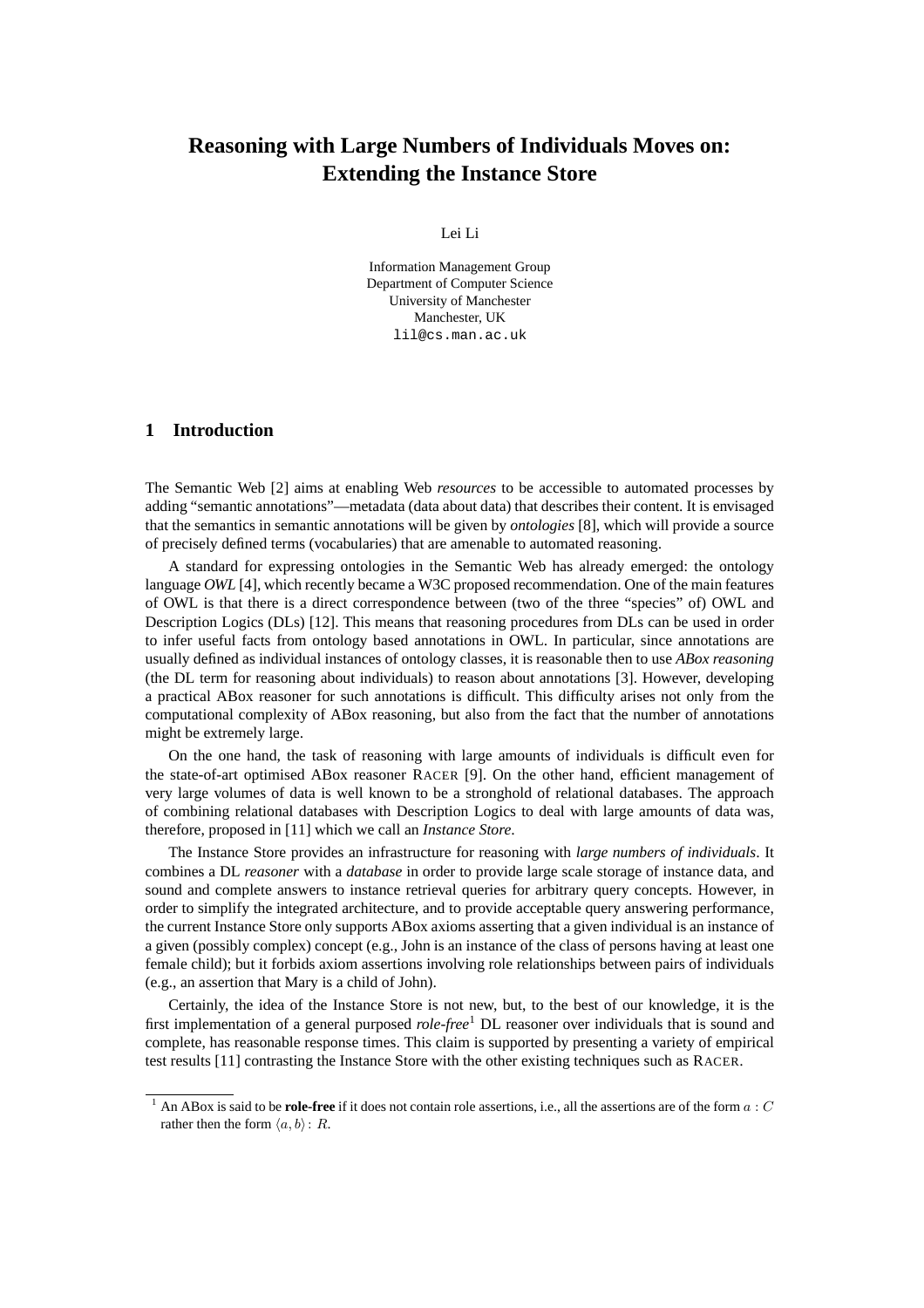## **2 A Brief Introduction to Description Logics**

The family of Description Logics [1] is a knowledge representation system evolved from early *frame systems* [14] and *semantic networks* [15]. DLs are distinguished from their ancestors by having a precise *semantics* which enables the description and justification of automated deduction processes.

A DL knowledge base typically consists of two components—"TBox" and "ABox". The TBox defines the structure of the knowledge domain and consists of a set of asserted axioms, i.e., the definition of a new concept in terms of other previously defined concepts. ABox contains a concrete knowledge domain and asserted axioms about individuals, e.g., an individual is an instance of a concept or an individual is related to another by a role.

The basic inference on concept expressions in a TBox is *subsumption* checking, typically written  $C \sqsubset D$ . Determining *subsumption* is the problem of checking whether the concept denoted by D (the subsumer) is more general than the one denoted by *C* (the subsumee). In other words, *subsumption* checks whether the first concept always denotes a subset of the set denoted by the second one. The basic task of constructing a terminology in a TBox is *classification*, which amounts to placing a new concept in the suitable place in a taxonomic hierarchy according to the partial order induced by *subsumption* relationships among the other defined concepts.

The basic reasoning task in an ABox is *instance checking*, which verifies whether a given individual is an instance of (belongs to) a specified concept, written as  $(a: C)$ . Formally, an interpretation  $\mathcal I$  maps <sup>2</sup> each individual name like *a* to an element of  $\Delta^{\mathcal{I}}$ , it satisfies  $(a: C)$  if and only if  $a^{\mathcal{I}} \in C^{\mathcal{I}}$ . There are other ABox reasoning tasks of practical usage, such as *retrieval*— given a KB  $K = \langle T, A \rangle$  and a concept C. It is the problem of finding all individuals a such that  $\mathcal{K} \models a: C$ . It is clear that that tasks such as *retrieval* can be reduced to *instance checking* [6].

## **3 Instance Store**

An ABox  $A$  is role-free if it contains only axioms of the form  $x : C$ . We can assume, without loss of generality, that there is exactly one such axiom for each individual as  $x : C \sqcup \neg C$  holds in all interpretations, and two axioms  $x : C$  and  $x : D$  are equivalent to a single axiom  $x : (C \sqcap D)$ . It is well known that, for a role-free ABox, instantiation can be reduced to TBox subsumption [10, 16]; i.e., if  $\mathcal{K} = \langle T, \mathcal{A} \rangle$ , and A is role-free, then  $\mathcal{K} \models x : D$  iff  $x : C \in \mathcal{A}$  and  $\mathcal{T} \models C \sqsubseteq D$ . Similarly, if  $\mathcal{K} = \langle T, \mathcal{A} \rangle$  and  $\mathcal{A}$  is a role-free ABox, then the instances of a concept D could be retrieved simply by testing for each individual x in A if  $\mathcal{K} \models x : D$ . However, this would clearly be very inefficient if A contained a large number of individuals.

An alternative approach is to add a new axiom  $C_x \sqsubseteq D$  to T for each axiom  $x : D$  in A, where  $C_x$ is a new atomic concept; we will call such concepts *pseudo-individuals*. Classifying the resulting TBox is equivalent to performing a complete realisation of the ABox: the most specific atomic concepts that an individual x is an instance of are the most specific atomic concepts that subsume  $C_x$  and that are not themselves pseudo-individuals. Moreover, the instances of a concept  $D$  can be retrieved by computing the set of pseudo-individuals that are subsumed by  $D$ .

The problem with this latter approach is that the number of pseudo-individuals added to the TBox is equal to the number of individuals in the ABox, and if this number is very large, then TBox reasoning may become inefficient or even break down completely (e.g., due to resource limits).

The basic idea behind the Instance Store is to overcome this problem by using a DL reasoner to classify the TBox and a database to store the ABox, with the database also being used to store a complete realisation of the ABox, i.e., for each individual x, the concepts that x realises (the most specific atomic concepts that x instantiates). The realisation of each individual is computed using the DL (TBox) reasoner when an axiom of the form  $x : C$  is added to the Instance Store ABox.

A retrieval query Q to the Instance Store (i.e., computing the set of individuals that instantiate a concept  $Q$ ) can be answered using a combination of database queries and TBox reasoning. Given an

<sup>2</sup> Note that, although not mandatory, this mapping usually has to respect the *unique name assumption* (UNA), i.e., distinct individual names denote distinct objects. Formally, if *a* and *b* are distinct individual names, then  $a^{\mathcal{I}} \neq b^{\mathcal{I}}.$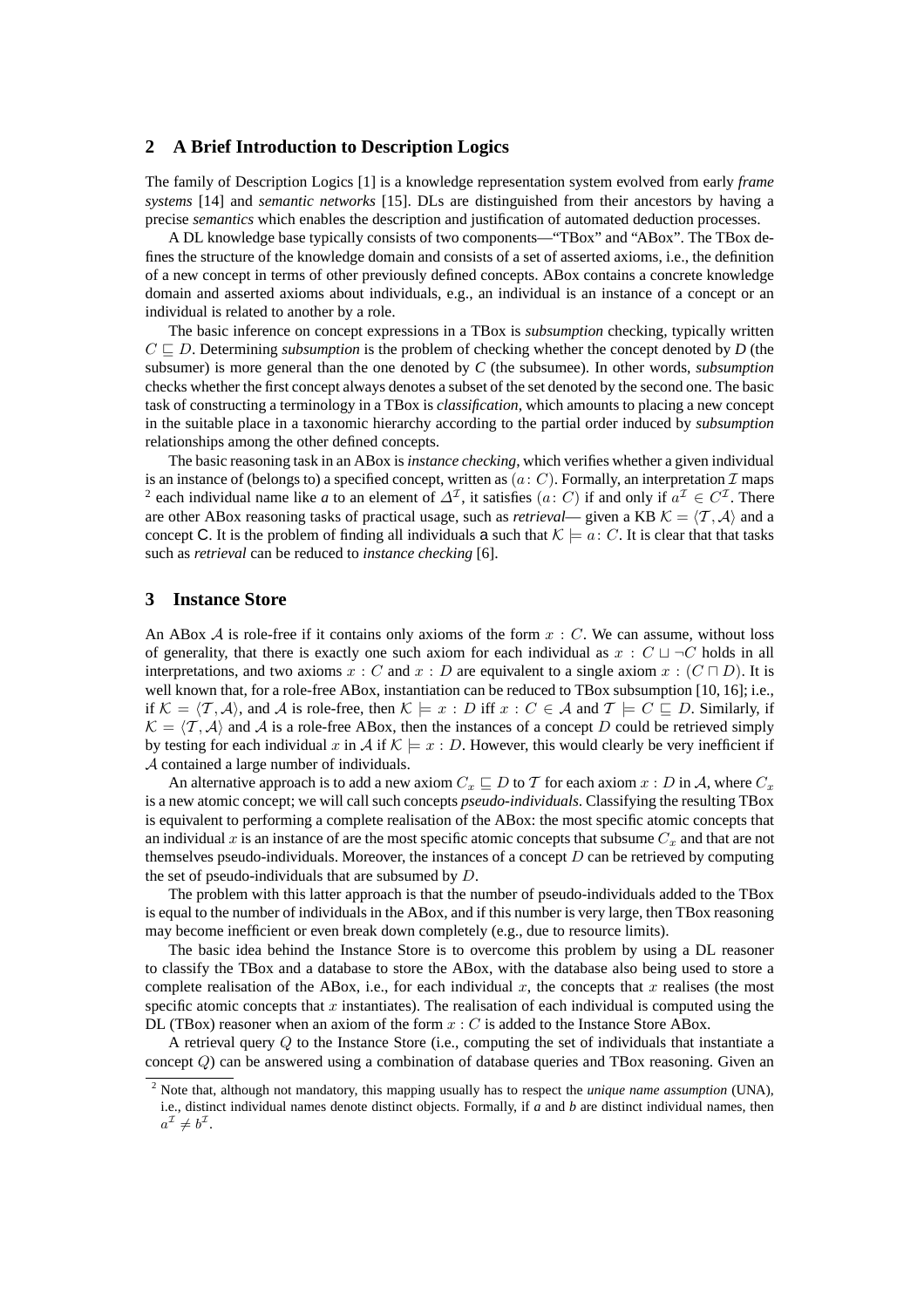Instance Store containing a KB  $\langle T, \mathcal{A} \rangle$  and a query concept Q, retrieval involves the computation of the following sets of individuals for which we introduce a special notation:

- **–**  $I_1$  denotes the set of individuals in A that realise *some* concept in  $Q \downarrow_T$ ;
- $-I_2$  denotes the set of individuals in A that realise *every* concept in  $\lceil Q \rceil$ .

The Instance Store algorithm to retrieve the instances of  $Q$  can be then described as follows:

- 1. use the DL reasoner to compute  $Q \downarrow_{\mathcal{T}}$ ;
- 2. use the database to find the set of individuals  $I_1$ ;
- 3. use the reasoner to check whether  $Q$  is equivalent to any atomic concept in  $T$ ; if that is the case then simply return  $I_1$  and *terminate*;
- 4. otherwise, use the reasoner to compute  $\lceil Q \rceil \tau$ ;
- 5. use the database to compute  $I_2$ ;
- 6. use the reasoner and the database to compute  $I_3$ , the set of individuals  $x \in I_2$  such that  $x : C$  is an axiom in A and C is subsumed by  $Q$ ;
- 7. return  $I_1 \cup I_3$  and *terminate*.

## **4 Extending the Instance Store**

Although the current Instance Store has already demonstrated its usage in a variety of application domains, examples include the use of ontology based vocabulary to describe documents in "publish and subscribe" applications [17], to annotate data in bioinformatics applications [7] and to annotate web resources such as web pages [5] or web service descriptions [13] in Semantic Web applications. We believe that the existing one could be improved by adding some optimisations, providing extra functionalities and relaxing several assumptions.

A severe restriction made in the Instance Store is that axioms asserting role relationships between pairs of individuals are not allowed. A DL technique, so-called *precompletion* [10], can be used to transform a general ABox (allowing role assertions) into an equivalent *role-free* one. With this pretreatment, the Instance Store will be able to cope with more general ABox datasets.

Precompletions of knowledge bases are built using a set of syntactic rules which extend the ABox of the original knowledge base. It tries to make explicit all the information concerning a single individual by means of relationships which link the individual with other individuals. In other words, additional concept assertions are added into the knowledge base to capture the information carried by role assertions. Because of the possible non-determinism of the precompletion rules, many different<sup>3</sup> precompletions can be derived from a single knowledge base.

#### **4.1 Inverse role**

The extension of precompletion for inverse roles is problematic, as an example, let us consider the following ABox

$$
\mathcal{A}_1 = \{John: \exists has Friend. (\forall has Friend^{-1}.(\forall hasChild. \neg female)), Mary: female\}
$$

Adding role assertion  $\langle John, Mary \rangle$ : hasChild to ABox  $A_5$  is inconsistent, as the combination of the existential and universal quantification  $\exists has Friend. \forall has Friend^{-1}.(...)$  pushes extra restrictions on the individual *John* and *Mary* (i.e., the new concept label ∀hasChild.¬female on *John* and  $\neg female$  on *Mary*), and results in a contradiction of *Mary*: female  $\Box \neg female$ .

The example above shows that precompletion might fail in the presence of inverse role because it cannot prevent cases when new concepts might be added to the label of the individuals due to terminological reasoning.

<sup>&</sup>lt;sup>3</sup> In the worst-case, exponentially many precompletions can be derived from the original knowledge base, in such cases, our approach seems not to be helpful.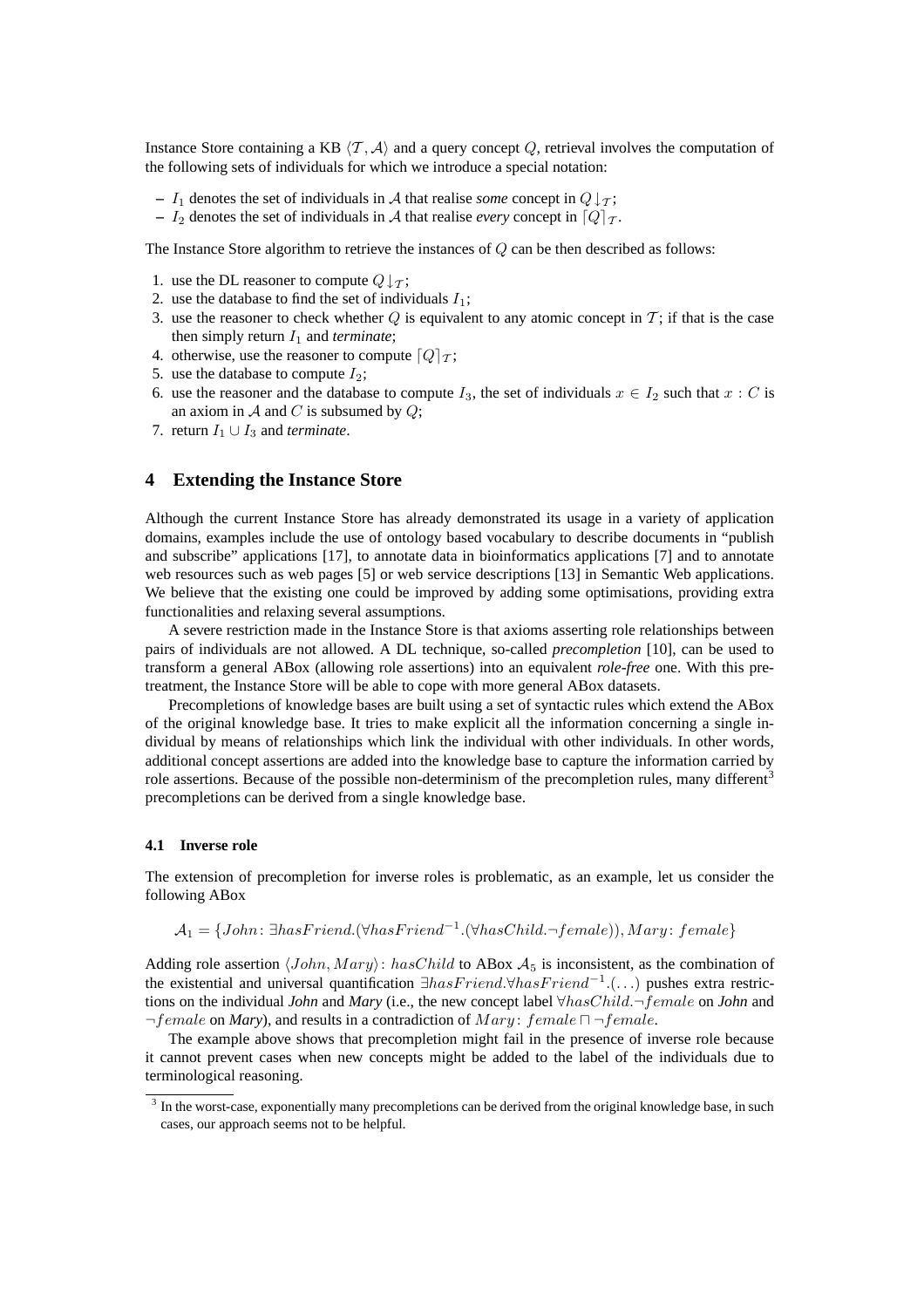#### **4.2 Unique name assumption**

As the Instance Store does not respect the Unique Name Assumption (UNA), two separate individuals could be inferred to be identical. When individuals are determined to be the same, information about them (concept assertions and role assertions) should be expanded explicitly in a way such that the consistency of the original knowledge base is preserved—this would clearly require an extension to the original precompletion algorithm.

### **4.3 Instance retrieval**

Another issue one should consider is how to make the *instance retrieval* in the extended Instance Store correct, extra caution has to be taken regarding the predecessors appearing in role assertions. To motivate how the problem could possibly merge, let us consider for example the following ABox and instance retrieval queries:

 $A_2 = \{John: \forall hasChild, female, \langle John, Mary \rangle: hasChild, Mary: doctor\}$  $Q_1(x)$  ?– (female  $\Box$  doctor)(x)  $Q_2(x)$  ?− ( $\exists$ hasChild.doctor)(x)

our precompletion algorithm considers the interaction of role assertions and value restrictions, therefore it must take into account that *Mary* must also be a female (which follows from the fact that she is a child of *John*) and this would make *Mary*'s concept label  $female \sqcap doctor$  and hence the answer to  $Q_1$  is  $\{Mary\}$ . However, it would fail to answer  $Q_2$ —although obviously  $\{John\}$  should be the answer since he has a child *Mary* who is a *doctor*.

This problem comes directly from the precompletion procedure: when a role assertion is added to the ABox, the precompletion only pushes information to the successor down the role edge but leave the predecessor untouched—clearly some information is lost. The solution is trivial as shown in Definition 2:

**Definition 1 (label).** Given a knowledge base  $K = \langle T, \mathcal{A} \rangle$ , the label of an individual  $x \in \mathcal{A}$  is defined *as the conjunction of all the concepts in the concept assertions about the individual* x*:*

$$
\mathcal{L}(x) = C_1 \sqcap C_2 \sqcap \cdots \sqcap C_n
$$

*where*  $\{x \colon C_i \mid i = 1, \dots, n\} \subseteq A$ .

**Definition 2 (extended label).** Given a knowledge base  $K = \langle T, \mathcal{A} \rangle$ , the extended label  $\mathcal{L}'(x)$  of  $a$ *n individual*  $x \in A$  *is defined as the conjunction of*  $\mathcal{L}(x)$  *and*  $\exists R_x \hat{L}'(a_x)$  *for each role assertion*  $\langle a, a_x \rangle$ : $R_x$  *in* A:

$$
\mathcal{L}'(x):=\mathcal{L}(x)\sqcap\bigcap\exists R_x.\mathcal{L}'(a_x)\ \ for\ all\ \langle a,a_x\rangle\!:\!R_x\ in\ \mathcal{A}
$$

Clearly, the information carried by role assertion is therefore made explicit to its predecessor in  $\mathcal{L}'(x)$ , and  $\mathcal{L}'(x)$  instead of  $\mathcal{L}(x)$  can be used in the *instance retrieval* operation to fix the problematic situation mentioned above. In the previous  $A_5$ 's example,  $\mathcal{L}'(John)$  becomes  $\{\forall hasChild.Female\Box\}$  $\exists hasChild.doctor$  }, when computing the answer for  $Q_2$  against  $\mathcal{L}'(John)$  instead of  $\mathcal{L}(John)$  (i.e.,  $\forall hasChild.female$ ), it would successfully find out that  $\{John\}$  is indeed the answer.

However, when a set of role assertions in the ABox form a cycle (even a role assertion such as  $\langle a, a \rangle:R$ ), the simple rolling up procedure is not working anymore—the presence of cycles lead to an endless reference chain.<sup>4</sup>

<sup>4</sup> One possible way of resolving this is to use *fixpoint semantics* to capture the cyclic situation, this approach is still under investigation.